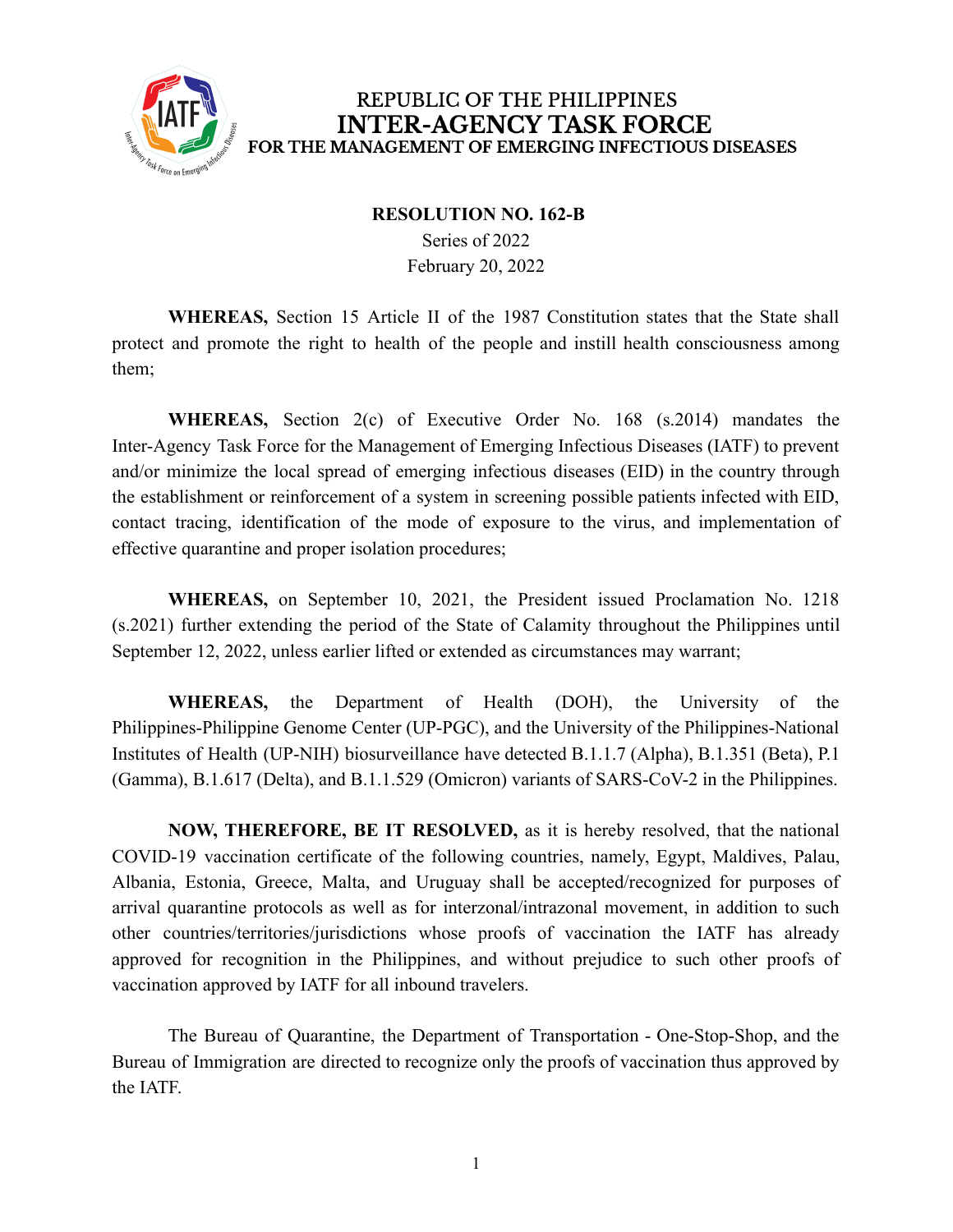

## REPUBLIC OF THE PHILIPPINES **INTER-AGENCY TASK FORCE** FOR THE MANAGEMENT OF EMERGING INFECTIOUS DISEASES

**RESOLVED FURTHER,** that the Chairperson and the Co-Chairperson shall be duly authorized to sign this Resolution for and on behalf of the Inter-Agency Task Force.

**APPROVED** this February 20, 2022, via *ad referendum***.**

**NCISCO T. DUQUE III** Secretary, Department of Health IATF Chairperson

**KARLO ALEXEI B. NOGRALES** Secretary, Office of the Cabinet Secretariat IATF Co-Chairperson